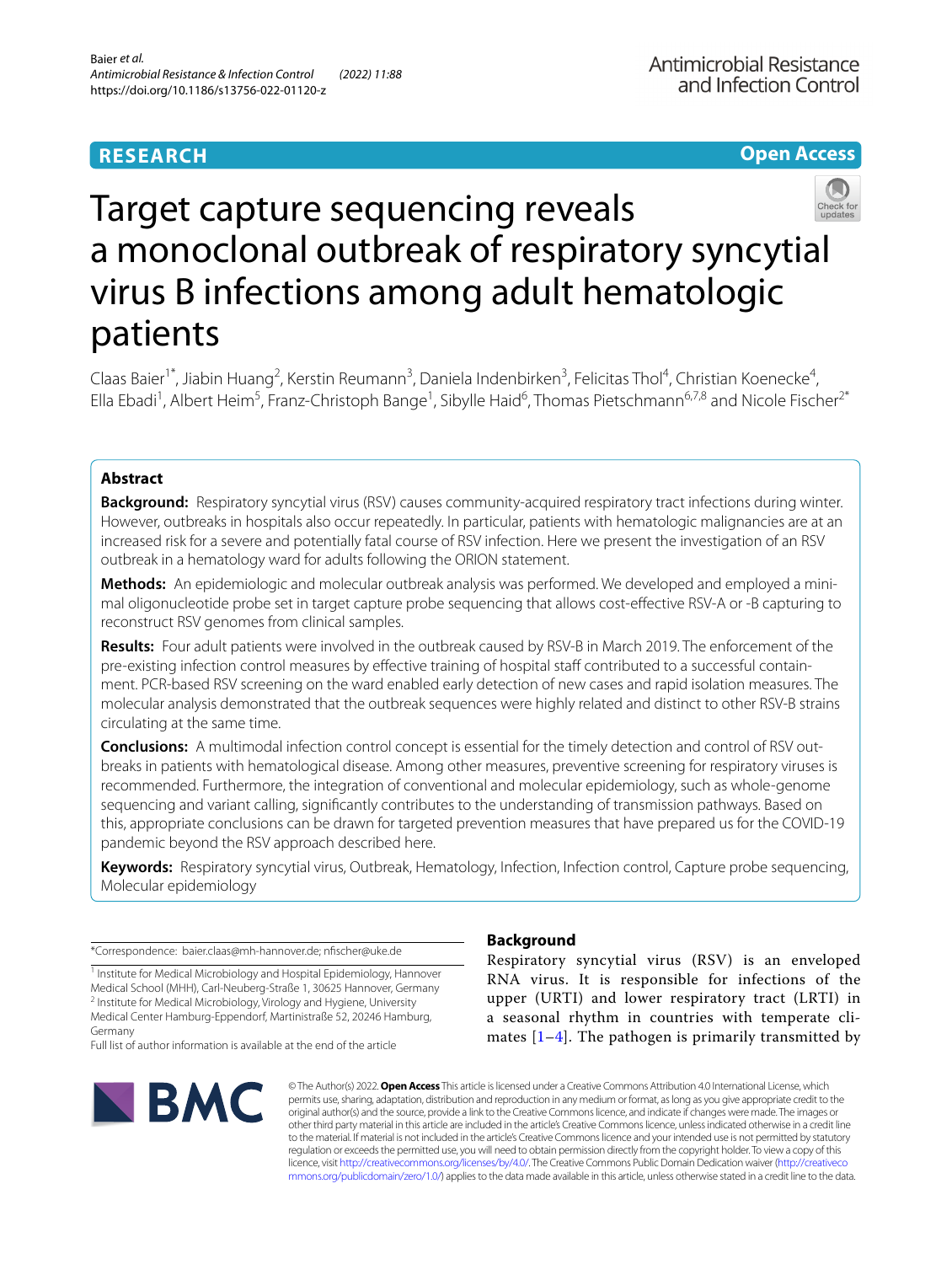droplets from the respiratory tract and less often by contact. Aerosol transmission might play a role under certain circumstances as well [\[5](#page-6-2)]. The median incubation period is reported to be 4 to 5 days [[6](#page-6-3)]. RSV outbreaks in hematology and oncology units (e.g.,  $[7-10]$  $[7-10]$ ) and other hospital settings [[11](#page-7-0)] have been repeatedly reported in the last years. For infection control of RSV in healthcare facilities, several measures (e.g., isolation, personal protective equipment) are usually combined to prevent nosocomial spread [[12](#page-7-1)]. Patients with a hematologic malignancy are at high risk for a severe RSV LRTI [[13](#page-7-2)[–16\]](#page-7-3). Especially, leukopenia seems to be a relevant risk factor for increased mortality [[17](#page-7-4)].

Herein, we report the epidemiology, control and molecular investigation of a hospital outbreak caused by RSV-B affecting 4 adults on a hematology ward. In addition, we discuss how the existing infection control concept for RSV in hematology helped us in the coronavirus disease 2019 (COVID-19) pandemic.

## **Methods**

## **Epidemiologic analysis**

The epidemiologic analysis followed the principles of the ORION statement [[18](#page-7-5)]. Patient charts, virology results and patient movement data were reviewed for data acquisition. In addition, a timeline was generated.

## **Case defnition**

An outbreak case was a patient from the afected ward with nosocomial acquisition of RSV in March 2019. Nosocomial acquisition was assumed when RSV was found on day 5 or later of the patient's stay on the ward.

## **Routine infection control measures for RSV**

The infection control concept at our institution for hematology wards regarding RSV is summarized in Table [1](#page-1-0). It was primarily shaped by the management of a previous RSV outbreak in a pediatric setting in our institution [[10\]](#page-6-5) and included a weekly PCR prevalence screening for asymptomatic patients  $[19]$  $[19]$ . This screening also addressed infuenza.

## **Diagnostic virology**

Combined nose/throat swabs or pharyngeal washes were taken for routine viral diagnostics. If available, material from the lower respiratory tract was suitable as well. Samples were processed at the Institute of Virology of the Hannover Medical School using the reverse transcription polymerase chain reaction (RT-PCR) based Panther Fusion<sup>®</sup> System (Hologic) [\[20](#page-7-7)]. This system allowed a semi-quantitative diagnostic using PCR cycle threshold (ct) values.

## **RNA extraction and cDNA synthesis**

RNA was extracted from diagnostic samples using the Qiagen QIAamp MinElute Virus spin kit (Qiagen

<span id="page-1-0"></span>**Table 1** Basic infection control measures regarding RSV at the hematology ward

### **Isolation of RSV positive patients:**

RSV positive patients were isolated (single room or grouping of patients, if more than one RSV patient was present). Isolation was kept until at least one respiratory specimen was tested negative by PCR or had a ct value > = 35 and the patient's medical condition improved

#### **Prophylactic isolation of patients with respiratory symptoms:**

Newly admitted patients with respiratory symptoms and already hospitalized patients with onset of respiratory symptoms were separated from other patients and tested for a panel of respiratory viruses

#### **RSV specifc contact and droplet precautions:**

Visitors and HCWs wore a surgical mask, a gown and gloves whenever entering the room of a RSV positive patient. RSV infected patients were asked to stay preferably in their individual room and were instructed in hand hygiene. Outside of the room RSV positive patients wore surgical masks (e.g., during urgently necessary examinations)

## **Quarantine:**

Other patients sharing a room with a patient who tested positive for RSV were put in quarantine for 8 days

#### **Preemptive droplet precautions on the ward (universal masking):**

All HCWs and visitors wore surgical masks at any time when on the ward during winter season (usually December to March). The same applied to all patients when they left their patient room. Visitors were intensively instructed in droplet precautions and hand hygiene

### **Prophylactic RSV Screening***:*

Newly admitted patients were tested for RSV/Infuenza (admission screening). In addition, once weekly a RSV/Infuenza screening for all patients on the ward took place (prevalence screening) [[19,](#page-7-6) [20](#page-7-7)]

#### **Pre-Season Audits/Training:**

Training for HCWs provided by the infection control staf prior to the winter season

#### **Protective isolation:**

Nursing in separate rooms for selected patients (e.g., for hematology patients with an expected prolonged and severe leucopenia)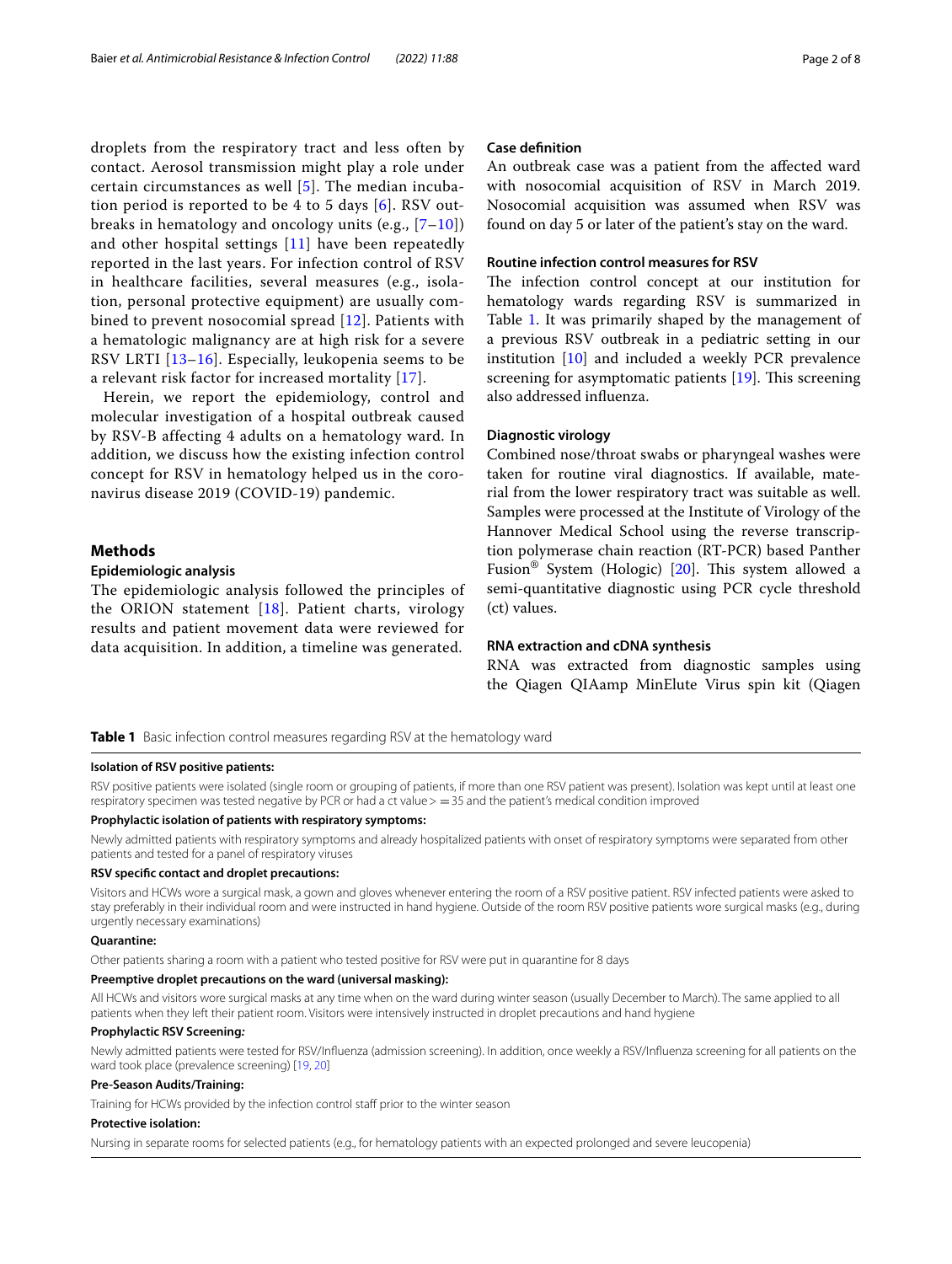#57704) according to the instructions of the manufacturer. In brief, 125 µl of sample input was used and purifed RNA was eluted in 50 µl water.

cDNA synthesis was performed according to the Superscript IV RT cDNA frst-strand synthesis protocol (Thermo Fisher Scientific) involving RiboLock RNase Inhibitor and pdN6 random priming. 2nd strand synthesis was achieved with NEB Ultra RNA non-directional Second Strand Synthesis Module (New England Biolabs). cDNA was purifed with Agencourt AMPure XP beads (Beckman Coulter Life Sciences).

## **Capture probe design**

The initial step of the probe design pipeline is to select the representative strains of RSV that will be included in the analysis (see Additional fles [1](#page-6-6) and [2](#page-6-7)). A total of 1101 complete genomes were downloaded from GenBank [[21](#page-7-8)] and aligned using the MAFFT tool [[22](#page-7-9)]. We then entered the generated alignments into the BaitsTools tool [[23](#page-7-10)] for bait generation. To reduce redundancy, we clustered the bait candidates with 80% identity using usearch [[24](#page-7-11)] and kept only the centroid of each cluster. Finally, we fltered out the self-complementary baits and the baits that had at least 90% identity with other baits in a blastn [[25\]](#page-7-12) search. To ensure the quality of the fnal baits, we checked all fnal sequences for melting temperature and GC content. The outline of the capture probe design is illustrated in Additional fle [3;](#page-6-8) sequences of the capture probes are provided in Additional fle [4](#page-6-9).

### **Library preparation, hybridization capture and sequencing**

First, ds-cDNA was enzymatically fragmented using the SureSelect XT HS and XT Low Input Enzymatic Fragmentation Kit (Agilent). Library preparation was performed following the NEB protocol for using NEBNext DNA Ultra Library Prep Kit protocol E7370 (New England Biolabs) with the following modifcations. For adaptor ligation, adaptors were diluted (1:10 or 1:25), if input cDNA was low, and USER™ enzyme volume was reduced to 2 µl. PCR cycles for library amplifcation were between 12 and 15 cycles depending on the amount of input cDNA.

Target capture enrichment was performed using xGen Lockdown Probes (see capture probe design) and reagents (Integrated DNA Technologies; IDT) according to the manufacturer's instructions. Briefy, DNA capture was achieved with 500 ng barcoded library, hybridization of the probes to the library was performed for 4 h at 65 °C. Subsequently, probe/cDNA mix was bound to washed Streptavidin beads (M-270 Streptavidin beads Thermo Scientific) for 45 min at 65 °C. Stringent Streptavidin beads washing steps (stringent washing buffer) were performed at 65 °C, followed by washing steps at

room temperature involving wash bufers I-III. Beads were resolved in 20 µl nuclease-free water and postcapture PCR enrichment was performed by using KAPA HiFi HotStart ReadyMix (Roche) with 2 μl NEXTFLEX ChIP Primer Mix for Illumina (PerkinElmer Applied Genomics). 20 μl captured DNA input diluted in 50 μl total volume was incubated 45 s at 98 °C, followed by 18 cycles of 15 s at 98 °C/30 s at 60 °C/30 s at 72 °C and final extension for 1 min at 72  $^{\circ}$ C. The library was purifed using Agencourt AMPure XP beads (Beckman Coulter Life Sciences). Concentrations of all samples were measured with a Qubit 2.0 Fluorometer (Thermo Fisher Scientifc) and fragment lengths distribution of the fnal libraries was analyzed with the DNA High Sensitivity Chip on an Agilent 2100 Bioanalyzer (Agilent Technologies). Sequencing was performed on the Illumina MiSeq platform  $(2 \times 150$ -nt) paired reads and 3-5 Mio reads per sample.

## **Bioinformatic analysis**

As a result of capture probe sequencing of 4 samples from the patients  $(P1 - P4)$  involved in the outbreak and of 3 control patients with RSV infections on diferent wards (C1—C3, reference cohort), total numbers of 2,394,484, 2,700,477, 2,790,882, 2,384,508, 2,200,353, 2,191,289, and 1,858,890  $2 \times 151$ -nucleotide (nt) paired-end reads were generated from the Illumina MiSeq sequencer by using the designed probes, respectively. Sequence raw data were subjected to quality control using FastQC [\[26](#page-7-13)]. Adapter sequences of the reads and bases with a score of less than Q30 were trimmed and any reads shorter than 36 nt removed using Trimmomatic v0.36. [\[27](#page-7-14)]. By removing the sequence reads originating from the host organism, a set of non-host high-quality paired-end reads were prepared and fed into the SPAdes assembler (version 3.7.1), resulting in complete genomes for all patients, respectively. For each sample, we mapped the non-host reads to its newly assembled genome using Novoalign V3.07.00 [\(http://www.novocraft.com](http://www.novocraft.com)) with the parameters '-r Random -l 20 -g 40 -x 20 -t 100 -k', resulting in the alignment file. Then we used the tools samtools  $[28]$  $[28]$  $[28]$ and MarkDuplicate available in Picard tools [\(http://broad](http://broadinstitute.github.io/picard/) [institute.github.io/picard/](http://broadinstitute.github.io/picard/)) [[29\]](#page-7-16) to sort the alignments and remove duplicate sequences from the alignment. The derived alignment was fed into V-Phaser2 [[30\]](#page-7-17) for intraindividual single nucleotide variation (iSNV) identifcation. In the variant identifcation, we only considered variants supported by at least five reads on each strand, and the ratio of the number of reads on the two strands is smaller than 10. Furthermore, the reads that mapped twice or more on the sequence were discarded. In the end, the iSNVs whose allele frequency is smaller than 0.5% were fltered out from the fnal results.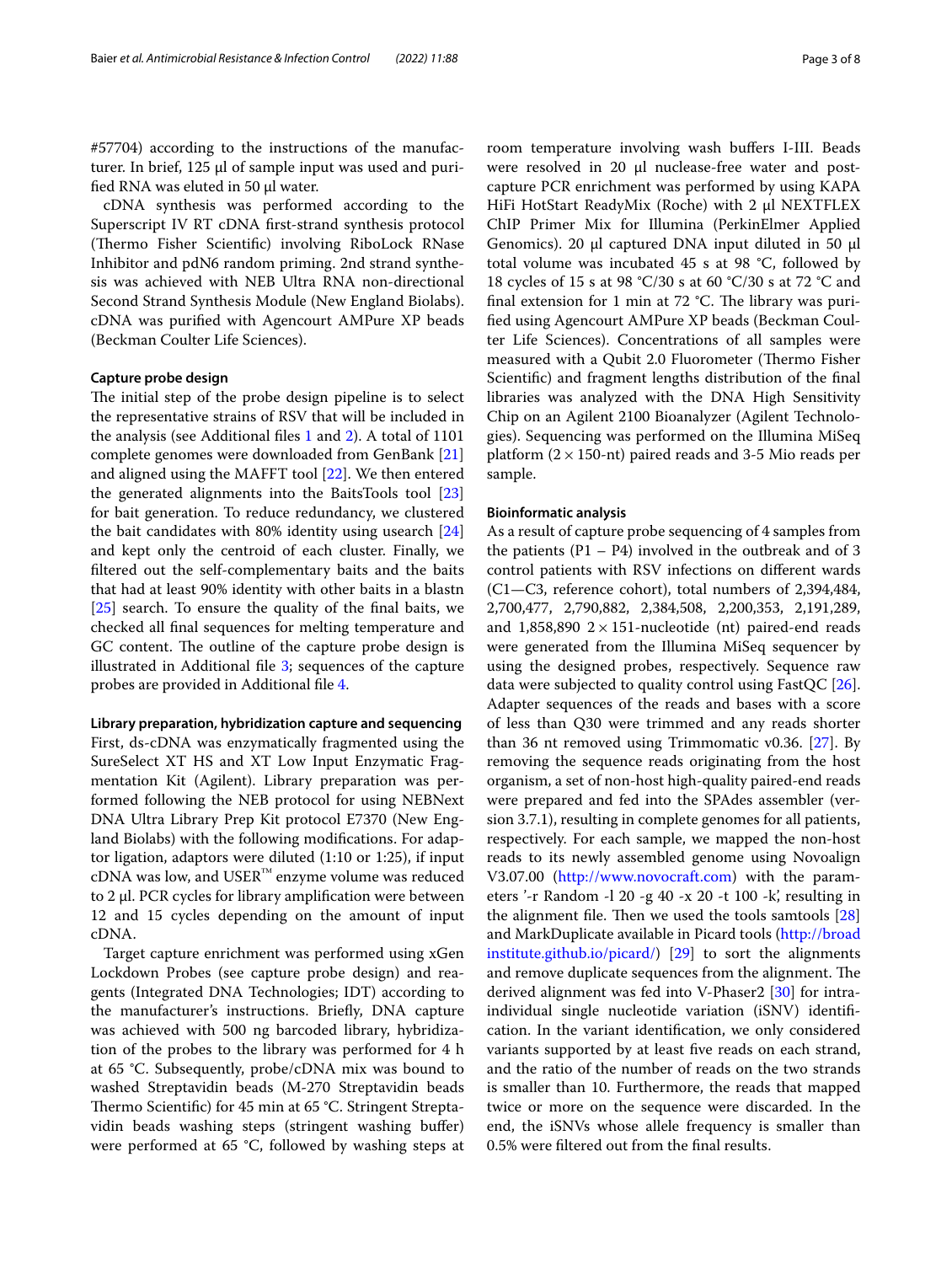## Baier *et al. Antimicrobial Resistance & Infection Control (2022) 11:88* Page 4 of 8

## **Results**

## **Setting**

The cluster took place in March 2019. The affected ward, which managed adult chemotherapy patients for hematologic malignancies and autologous hematopoietic stem cell transplantations, included 28 beds (four one-bedrooms, six two-bedrooms, and three four-bedrooms). The one-bed rooms were equipped with an anteroom and all rooms had en-suite bathrooms and high efficiency particulate air filtration. The ward was operated by qualifed healthcare workers (HCWs) and housekeeping staf.

## **Epidemiology**

A total of 4 patients were tested RSV positive in respiratory specimens and had been previously tested RSV negative on admission. Patient characteristics and the time course of the outbreak are shown in Table [2](#page-3-0) and Fig. [1](#page-3-1). Patient 1 was identifed by the prevalence screening for RSV at the beginning of the second week of the hospital stay. Patient 2 was a roommate to patient 1 for several days prior to the positive test of patient 1 and was therefore tested immediately after the positive test result of patient 1 became available. Patients 3 and 4 were detected in the prevalence screening for RSV. Patient 3 shared the room for 1 to 2 h with patient 2 one day before patient 2 was tested positive. Patient 4 did not share a room with

hemophagocytosis

## <span id="page-3-0"></span>**Table**

|         | Table 2 Patient's characteristics |                       |                      |                                                       |                      |                         |             |                               |
|---------|-----------------------------------|-----------------------|----------------------|-------------------------------------------------------|----------------------|-------------------------|-------------|-------------------------------|
| Patient | Nosocomial<br>onset               | Underlying<br>disease | <b>RSV</b> infection | White blood<br>cells <sup>a</sup> (per<br>microliter) | <b>RSV Treatment</b> | Antibiotic<br>treatment | Oxygen need | <b>RSV-related</b><br>outcome |
|         | Yes                               | Recurrent AML         | URTI                 | 2200                                                  | Immunoglobulins No   |                         | Nο          | Recovered                     |

<sup>a</sup> At time ( $\pm$  2 days) of virus detection 4 Yes Multiple myeloma URTI 0 Immunoglobulins Yes No Recovered

3 Yes Secondary

<span id="page-3-1"></span>

|         | March |   |  |  |        |  |  |  |  |  |   |    |                     |   |                           | April |                           |          |                                                                                                 |    |  |  |  |         |                           |                                                     |  |  |  |  |  |  |                                                                                                                             |                                   |                              |  |  |  |  |  |                                  |   |  |  |  |                                                                                                                                                                                                |
|---------|-------|---|--|--|--------|--|--|--|--|--|---|----|---------------------|---|---------------------------|-------|---------------------------|----------|-------------------------------------------------------------------------------------------------|----|--|--|--|---------|---------------------------|-----------------------------------------------------|--|--|--|--|--|--|-----------------------------------------------------------------------------------------------------------------------------|-----------------------------------|------------------------------|--|--|--|--|--|----------------------------------|---|--|--|--|------------------------------------------------------------------------------------------------------------------------------------------------------------------------------------------------|
|         | 2     | 3 |  |  |        |  |  |  |  |  |   |    |                     |   |                           |       |                           |          |                                                                                                 |    |  |  |  |         |                           |                                                     |  |  |  |  |  |  |                                                                                                                             |                                   | 4                            |  |  |  |  |  |                                  |   |  |  |  |                                                                                                                                                                                                |
|         |       |   |  |  | $X$ :  |  |  |  |  |  |   |    |                     |   |                           |       |                           | v.<br>л. |                                                                                                 |    |  |  |  |         |                           |                                                     |  |  |  |  |  |  |                                                                                                                             |                                   |                              |  |  |  |  |  |                                  |   |  |  |  |                                                                                                                                                                                                |
|         |       |   |  |  |        |  |  |  |  |  |   |    |                     |   |                           |       |                           | 39       |                                                                                                 |    |  |  |  |         |                           |                                                     |  |  |  |  |  |  |                                                                                                                             |                                   |                              |  |  |  |  |  |                                  |   |  |  |  |                                                                                                                                                                                                |
|         |       |   |  |  |        |  |  |  |  |  |   |    |                     |   |                           |       |                           | X:       |                                                                                                 |    |  |  |  |         |                           |                                                     |  |  |  |  |  |  |                                                                                                                             |                                   |                              |  |  |  |  |  |                                  |   |  |  |  |                                                                                                                                                                                                |
| $\circ$ |       |   |  |  |        |  |  |  |  |  |   |    |                     |   |                           |       |                           | ct       |                                                                                                 |    |  |  |  | $\circ$ | ct                        |                                                     |  |  |  |  |  |  |                                                                                                                             |                                   |                              |  |  |  |  |  |                                  |   |  |  |  |                                                                                                                                                                                                |
|         |       |   |  |  |        |  |  |  |  |  |   |    |                     |   |                           |       |                           |          |                                                                                                 |    |  |  |  |         |                           |                                                     |  |  |  |  |  |  |                                                                                                                             |                                   |                              |  |  |  |  |  |                                  |   |  |  |  |                                                                                                                                                                                                |
|         |       |   |  |  |        |  |  |  |  |  |   |    |                     |   |                           |       |                           | Λ.       |                                                                                                 |    |  |  |  |         | $\Lambda$                 |                                                     |  |  |  |  |  |  |                                                                                                                             |                                   |                              |  |  |  |  |  |                                  |   |  |  |  |                                                                                                                                                                                                |
|         |       |   |  |  |        |  |  |  |  |  |   |    |                     |   |                           |       |                           | 37       |                                                                                                 |    |  |  |  |         |                           |                                                     |  |  |  |  |  |  |                                                                                                                             |                                   |                              |  |  |  |  |  |                                  |   |  |  |  |                                                                                                                                                                                                |
|         |       |   |  |  |        |  |  |  |  |  |   |    |                     |   |                           |       |                           |          |                                                                                                 |    |  |  |  |         | $\mathbf{v}$<br>$\Lambda$ |                                                     |  |  |  |  |  |  |                                                                                                                             |                                   |                              |  |  |  |  |  |                                  |   |  |  |  |                                                                                                                                                                                                |
|         |       |   |  |  |        |  |  |  |  |  |   |    |                     |   |                           |       |                           | O        |                                                                                                 |    |  |  |  |         | сt                        |                                                     |  |  |  |  |  |  | ICT.                                                                                                                        |                                   |                              |  |  |  |  |  |                                  |   |  |  |  |                                                                                                                                                                                                |
|         |       |   |  |  |        |  |  |  |  |  |   |    |                     |   |                           |       |                           |          |                                                                                                 |    |  |  |  |         |                           |                                                     |  |  |  |  |  |  |                                                                                                                             |                                   |                              |  |  |  |  |  |                                  |   |  |  |  |                                                                                                                                                                                                |
|         |       |   |  |  |        |  |  |  |  |  |   |    |                     |   |                           |       |                           |          |                                                                                                 |    |  |  |  |         |                           |                                                     |  |  |  |  |  |  |                                                                                                                             |                                   |                              |  |  |  |  |  |                                  |   |  |  |  |                                                                                                                                                                                                |
|         |       |   |  |  |        |  |  |  |  |  |   |    |                     |   |                           |       |                           |          |                                                                                                 |    |  |  |  |         |                           |                                                     |  |  |  |  |  |  |                                                                                                                             |                                   |                              |  |  |  |  |  |                                  |   |  |  |  |                                                                                                                                                                                                |
|         |       |   |  |  | O<br>O |  |  |  |  |  | 9 | 10 | ct<br>26<br>$\circ$ | O | X:<br>ct<br>29<br>$\circ$ |       | $\mathsf{X}$<br>ct<br> 25 |          | сt<br>$\mathbf{v}$<br>сt<br>bold ' $X$ . 'O' indicates a negative testing. Ct = cycle threshold | 26 |  |  |  |         |                           | $\vert$ X;<br> 32<br>$\mathsf{v}$<br>Сt<br>26<br>28 |  |  |  |  |  |  | 11   12   13   14   15   16   17   18   19   20   21   22   23   24   25   26   27   28   29   30   31  <br>X:<br> ct<br>32 | 1<br>$\vee$<br>ICT.<br> 26<br>145 | $\mathbf{2}$<br>$\mathbf{3}$ |  |  |  |  |  | 8<br>$\mathsf{X}$ :<br>lct<br>36 | 9 |  |  |  | 10   11   12   13   14   15<br>Сī<br>Fig. 1 Timeline. Grey bars represent the patient's stay on the ward. 'X' indicates a positive RSV testing. The first positive testing is indicated with a |

2 Yes Multiple myeloma LRTI 0 Immunoglobulins Yes Yes Recovered

patients 1, 2 or 3 prior to the onset of RSV infection. All patients were mobile and able to leave their rooms prior to RSV positive testing.

## **Clinical course**

All involved patients were asymptomatic at the time of initial virus detection. Patient 1 quickly developed an URTI with dry coughing as the main symptom. Patient 2 developed a LRTI with oxygen need (nasal cannula) and dyspnea. This patient had a pre-existing chronic obstructive pulmonary disease and was an active smoker. Patient 3 and 4 both developed only mild RSV-associated respiratory tract infection symptoms with nasal congestion and mild coughing. No RSV-associated mortality was observed. Patients 2, 3, and 4 received antibiotics as a preventive measure against potential bacterial co-infections/superinfections. Patients 2 and 3 showed prolonged viral shedding, up to 29 days in patient 3, as demonstrated by RT-qPCR positive respiratory samples.

## **Control measures**

URTI 1800 None Yes No Recovered

Outbreak management was initiated immediately after the second positive patient was identified. The infection control specialists enforced the pre-existing control measures (Table [1](#page-1-0)) by several ad hoc training sessions on the ward. HCWs, service personnel and visitors were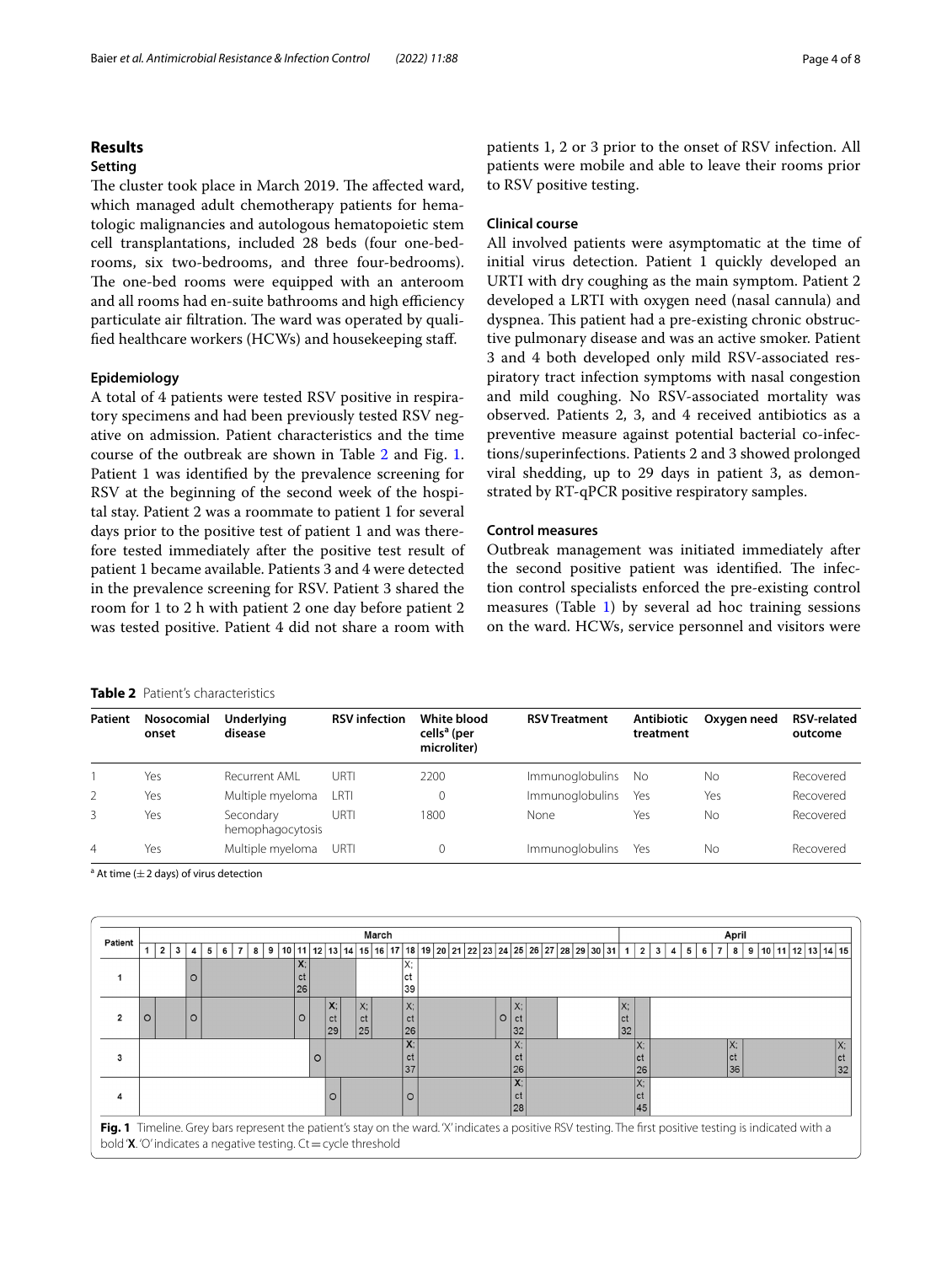re-instructed to use personal protective equipment (primarily surgical masks) and to perform hygienic hand disinfection. Moreover, we monitored hand hygiene adherence by ad hoc direct observation (compliance rate of about 70%) and gave feedback talks.

All RSV-positive tested patients were immediately isolated.

## **Molecular analysis**

To confrm our hypothesis that all 4 patients were infected with the identical RSV strain and that these transmissions occurred on the ward, we performed RSV target capture sequencing using enrichment techniques in these 4 patients. In parallel, we examined 3 patients with RSV identifed at the same time on diferent wards to test the hypothesis that this was not a common RSV genotype that was repeatedly introduced to the ward. These 3 control patients allowed us to assess the variability of RSV circulating in the same geographic area during this time period. We were able to determine the whole genome sequence of 15,185 nucleotides from all 7 specimens included. Detailed information on the sequencing of each genome and the coverage can be found in Additional fles [5](#page-6-10) and [6.](#page-6-11) Phylogenetic classifcation identifed both patient and control genomes as RSV-B (Fig. [2\)](#page-5-0). The RSV sequences of the 4 outbreak patients were identical to each other and had 83–87 single nucleotide polymorphisms to the RSV-B controls (see Additional fle [7](#page-6-12)).

## **Discussion**

We investigated the epidemiologic and molecular characteristics of a RSV-B cluster afecting adult hematologic patients.

Transmission between patients, in particular patients sharing a room, is mainly conducted by droplets in RSV outbreaks [\[10](#page-6-5), [31](#page-7-18), [32](#page-7-19)]. Therefore, we assumed a direct transmission from patient 1 to patient 2 due to the shared room occupancy. The initial RSV infection source of patient 1, however, remained unclear. Patient 1 received visits and had contact to the ward's staff for several days prior to acquisition. However, visitors and staf were urged to wear surgical masks during patient contact. Because the time interval between the positive test results of patients 1 and 2 was relatively short, a shared unknown source of infection would also be conceivable.

Interestingly, patients 2 and 3 shared for several hours one patient room before patient 2 was placed in quarantine in a single room following the positive test result of patient 1. Patient 3 tested positive 5 days later at a prevalence screening. This temporal sequence agrees well with the RSV incubation period. Thus, patient-to-patient contact could have also been the transmission route for patient 3. Patient 4 did not share a room with any other outbreak patients. Therefore, direct transmission due to co-hospitalization in the same patient room can be excluded. However, it is conceivable that there was a contact of patient 4 on the hallway or in the ward lounge with patient 3 before spatial isolation of patient 3. A random and independent occurrence of diferent RSV strains was implausible to us because of the clear nosocomial occurrence and the overlapping time periods. This was further confrmed by virus sequencing, which confrmed infection of the patients by the same viral strain (see below).

To our surprise, the cluster occurred although several control measures recommended for hematology wards were already in place  $[33, 34]$  $[33, 34]$  $[33, 34]$  $[33, 34]$ . These control measures addressed potential sources (patients, healthcare workers, visitors) and transmission pathways (droplets, contact) of RSV in the hospital setting, as previously described in other outbreaks [\[8](#page-6-13), [10,](#page-6-5) [31\]](#page-7-18).

A core measure containing the spread by droplets is universal masking (surgical masks or FFP2/KN95). Noteworthy, this measure has been widely adopted in hospitals in the current COVID-19 pandemic and has also shown a reduction of nosocomial RSV and infuenza as a side efect [[35\]](#page-7-22). Starting March 2020, we used strict universal masking (staf and patients) in the COVID-19 pandemic with the hematologic ward afected by the outbreak described here being a role model for other wards.

Nursing in separate rooms of selected hematology patients (e.g., patients with an expected prolonged and severe leucopenia) is another important measure and can contribute to outbreak prevention and containment.

In our case, the outbreak control management focused explicitly on enforcing the already existing measures, thereby successfully containing the outbreak. The established PCR-based screening program (including infuenza) [\[19](#page-7-6)] was helpful in rapid detection of the index patient and patients 3 and 4, both being asymptomatic at the time of the PCR screening. The infection control concept of prevalence and admission screening has also been widely adopted during the COVID-19 pandemic in healthcare facilities. Moreover, it might be useful to extend a screening panel to other respiratory viruses such as human metapneumovirus, which can also cause (severe) morbidity and mortality in immunocompromised hematology patients.

Integrating molecular sequence analysis with temporal and spatial information from classical epidemiology signifcantly increases the understanding of outbreak events. Building on this, we tested and confrmed our epidemiological hypothesis regarding the chain of transmission by target capture sequencing. The RSV-B isolates from the 4 patients were identical but signifcantly distinct from other RSV-B isolates found during the same time period in our institution. Given the molecular and epidemiologic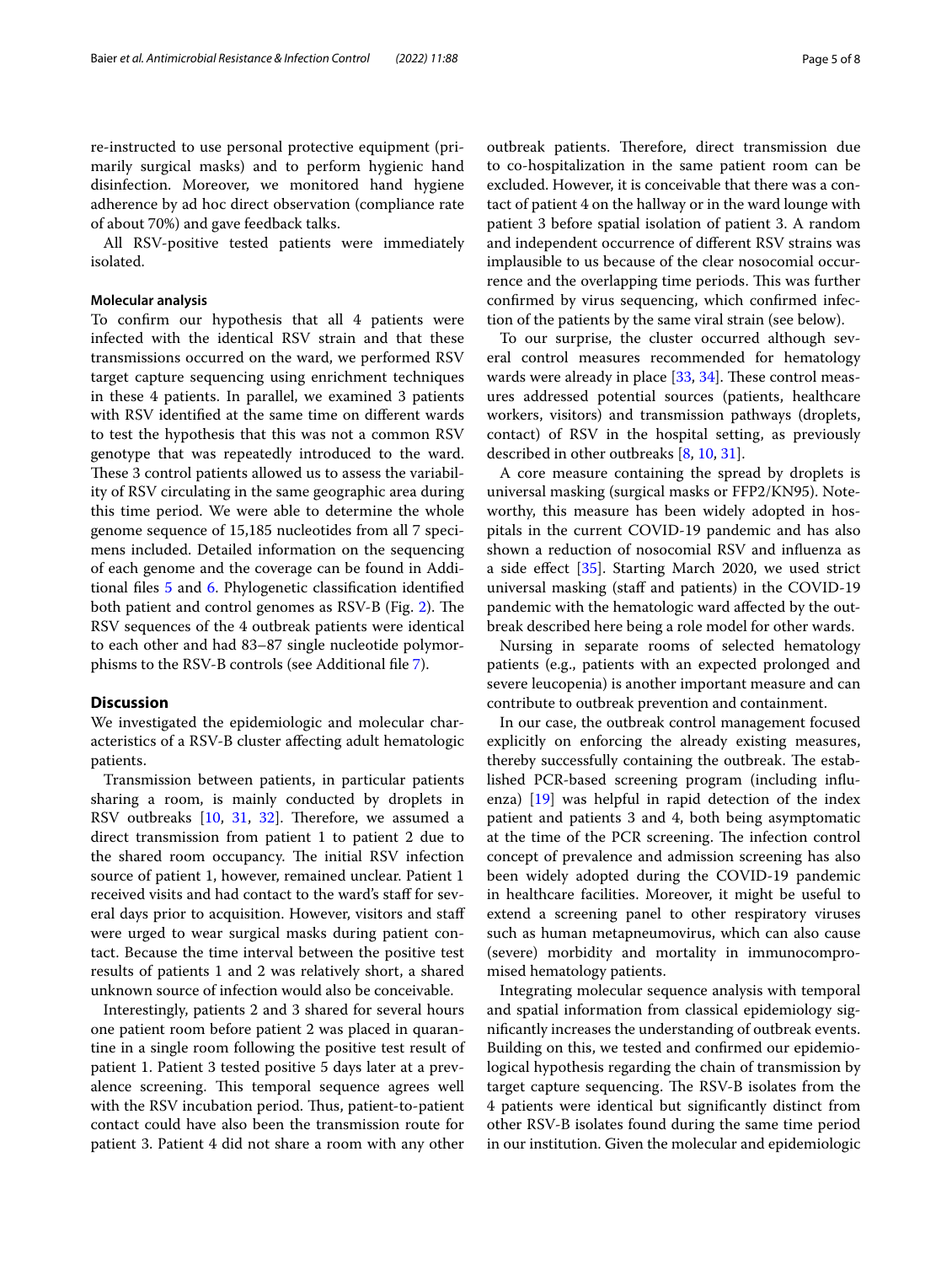<span id="page-5-0"></span>analysis, we assume that patient-to-patient transmission among patients 1 to 3 is likely and that patient 4 is part of the outbreak as well. The transmission route in the latter patient, however, remains unclear. Initial introduction of the RSV outbreak strain by a point source (e.g., an oligosymptomatic infected relative or healthcare worker) is possible. This outbreak investigation illustrates that a molecular characterization is highly valuable to elucidate the potential transmission pathways in RSV outbreaks.

We followed the ORION statement for outbreak reporting [[18\]](#page-7-5) in many points in this report. However, we

did not focus on evaluating the economic impact of the outbreak here (for instance due to reduced bed capacity because of isolation measures). Moreover, the prophylactic PCR-based screening we used is a resource-intensive measure, and we are aware that this might not be available in other settings.

## **Conclusions**

Although the importance of prevention and rapid containment of RSV outbreaks in hematology is well known and mostly comprehensive infection control measures

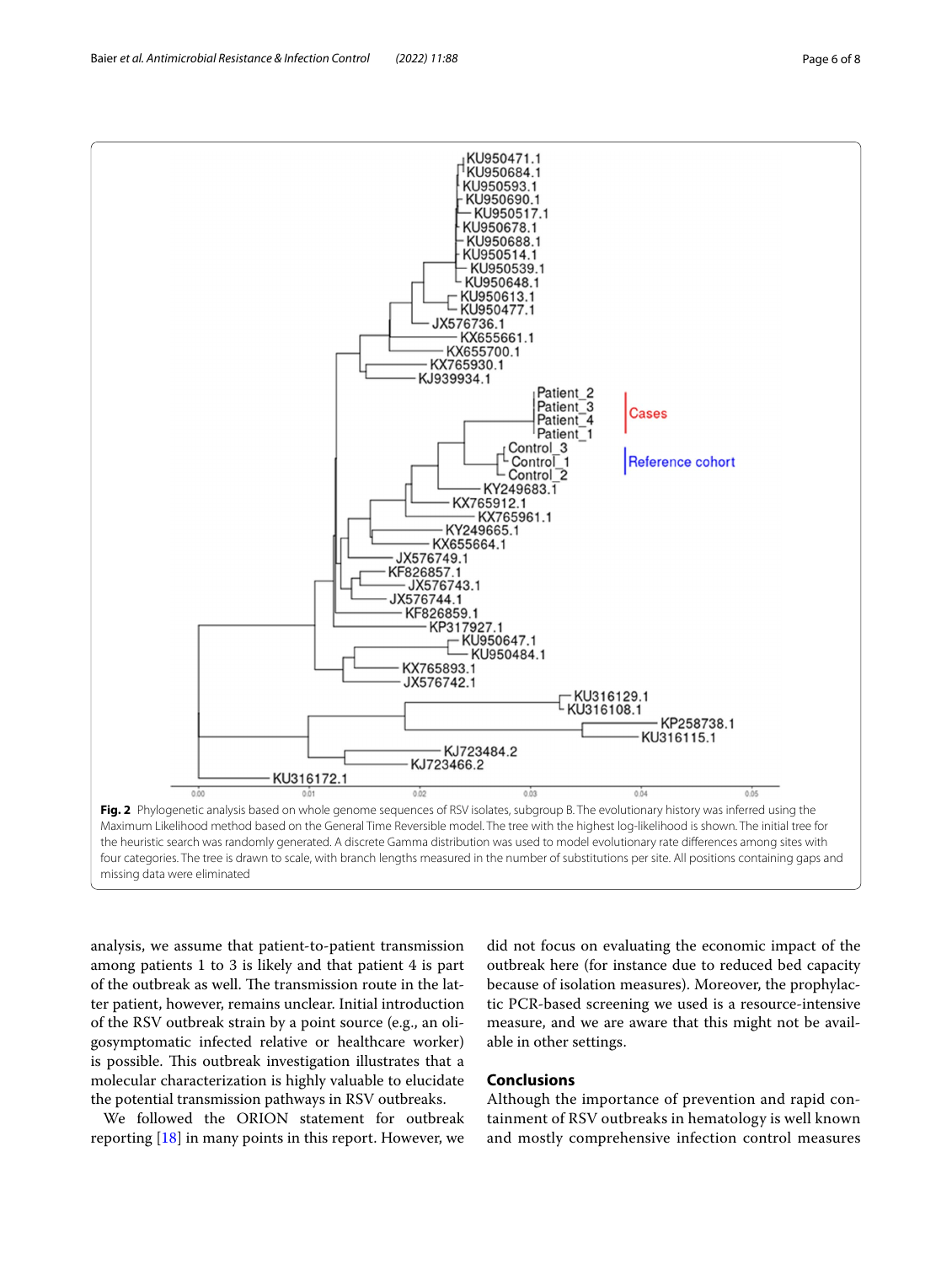are in place, transmissions may occur. We therefore underline that existing measures must be enforced by intensive training sessions for the wards' staff and the patients' visitors. Furthermore, prophylactic RSV screening is crucial for outbreak containment and even prevention. Integration of molecular analyses, such as high-resolution whole-genome sequencing, with classical epidemiological information on temporal and spatial events, can be instrumental in resolving outbreaks. The infection control management described here is beyond RSV—essential in the COVID-19 pandemic.

#### **Abbreviations**

RSV: Respiratory syncytial virus; URTI: Upper respiratory tract infection; LRTI: Lower respiratory tract infection; COVID-19: Coronavirus disease 2019; RT-PCR: Reverse transcription polymerase chain reaction; HCWs: Health care workers.

## **Supplementary Information**

The online version contains supplementary material available at [https://doi.](https://doi.org/10.1186/s13756-022-01120-z) [org/10.1186/s13756-022-01120-z.](https://doi.org/10.1186/s13756-022-01120-z)

<span id="page-6-7"></span><span id="page-6-6"></span>**Additional fle 1.** GenBank accession numbers of RSV-A genomes applied in probe design

<span id="page-6-8"></span>**Additional fle 2.** GenBank accession numbers of RSV-B genomes applied in probe design

<span id="page-6-9"></span>Additional file 3. Workflow of probe design pipeline

<span id="page-6-10"></span>**Additional fle 4.** Fasta fles of all RSV capture probes

<span id="page-6-11"></span>**Additional fle 5.** Summary of short read sequencing results

<span id="page-6-12"></span>**Additional fle 6.** Coverage profles of the RSV sequences obtained by target capture probe sequencing

**Additional fle 7.** Overview of SNPs of all RSV sequences obtained

#### **Acknowledgements**

Not applicable.

#### **Author contributions**

All authors contributed to the manuscript according to the ICMJE (International Committee of Medial Journal Editors) recommendations: All authors were involved in data acquisition, analysis and interpretation. NF, JH, KR, DI, SH and TP were involved in the molecular analysis. CB, F-CB, EE, CK and FT were involved in the outbreak management and epidemiologic workup. AH carried out routine RSV diagnostic. CB and NF wrote the manuscript. All authors have read and approved the fnal manuscript.

#### **Funding**

TP is funded by Germany's Excellence Strategy—EXC 2155 "RESIST"—Project ID 390874280.

#### **Availability of data and materials**

The datasets generated during and/or analyzed during the current study are available from the corresponding authors on reasonable request. Patient data used in this study is confdential according to the German data privacy act, the ethics committee and the data protection commissioner of the Hannover Medical School. To protect patient confdentiality and participant's privacy, data used for this study can be obtained in anonymous form only according to the data privacy act.

## **Declarations**

#### **Ethics approval and consent to participate**

We obtained ethical approval for this study from the ethics committee of the Hannover Medical School (Number 8456\_BO\_K\_2019). Being a retrospective study, the need of informed consent was waived by the ethics committee and the data protection commissioner of Hannover Medical School.

#### **Consent for publication**

Not applicable (No individual details such as images or videos are included).

#### **Competing interests**

The authors declare that they have no competing interests.

#### **Author details**

<sup>1</sup> Institute for Medical Microbiology and Hospital Epidemiology, Hannover Medical School (MHH), Carl-Neuberg-Straße 1, 30625 Hannover, Germany. <sup>2</sup>Institute for Medical Microbiology, Virology and Hygiene, University Medical Center Hamburg-Eppendorf, Martinistraße 52, 20246 Hamburg, Germany. 3 <sup>3</sup> Leibniz Institute for Experimental Virology, Martinistraße 52, 20251 Hamburg, Germany. 4 Department of Hematology, Hemostasis, Oncology and Stem Cell Transplantation, Hannover Medical School (MHH), Carl-Neuberg-Straße 1, 30625 Hannover, Germany. <sup>5</sup>Institute of Virology, Hannover Medical School (MHH), Carl-Neuberg-Str. 1, 30625 Hannover, Germany. <sup>6</sup>Institute for Experimental Virology; Twincore-Centre for Experimental and Clinical Infection Research; a joint venture of Hannover Medical School (MHH) and Helmholtz Centre for Infection Research (HZI), Feodor‑Lynen‑Straße 7, 30625 Hannover, Germany.<sup>7</sup> Cluster of Excellence RESIST (EXC 2155), Hannover Medical School, Carl-Neuberg-Straße 1, 30625 Hannover, Germany. <sup>8</sup>German Center for Infection Research (DZIF), Partner Site Hannover‑Braunschweig, 30625 Hannover, Germany.

## Received: 9 January 2022 Accepted: 24 May 2022 Published online: 21 June 2022

#### **References**

- <span id="page-6-0"></span>1. Borchers AT, Chang C, Gershwin ME, Gershwin LJ. Respiratory syncytial virus—a comprehensive review. Clin Rev Allergy Immunol. 2013;45:331– 79. [https://doi.org/10.1007/s12016-013-8368-9.](https://doi.org/10.1007/s12016-013-8368-9)
- 2. Rodriguez R, Ramilo O. Respiratory syncytial virus: how, why and what to do. J Infect. 2014;68(Suppl 1):S115–8. [https://doi.org/10.1016/j.jinf.2013.](https://doi.org/10.1016/j.jinf.2013.09.021) [09.021](https://doi.org/10.1016/j.jinf.2013.09.021).
- 3. Grifths C, Drews SJ, Marchant DJ. Respiratory syncytial virus: Infection, detection, and new options for prevention and treatment. Clin Microbiol Rev. 2017;30:277–319. <https://doi.org/10.1128/CMR.00010-16>.
- <span id="page-6-1"></span>4. Nam HH, Ison MG. Respiratory syncytial virus infection in adults. BMJ. 2019;366: l5021. [https://doi.org/10.1136/bmj.l5021.](https://doi.org/10.1136/bmj.l5021)
- <span id="page-6-2"></span>5. Kulkarni H, Smith CM, Lee DDH, Hirst RA, Easton AJ, O'Callaghan C. Evidence of respiratory syncytial virus spread by aerosol. Time to revisit infection control strategies? Am J Respir Crit Care Med. 2016;194:308–16. [https://doi.org/10.1164/rccm.201509-1833OC.](https://doi.org/10.1164/rccm.201509-1833OC)
- <span id="page-6-3"></span>6. Lessler J, Reich NG, Brookmeyer R, Perl TM, Nelson KE, Cummings DA. Incubation periods of acute respiratory viral infections: a systematic review. Lancet Infect Dis. 2009;9:291–300. [https://doi.org/10.1016/S1473-](https://doi.org/10.1016/S1473-3099(09)70069-6) [3099\(09\)70069-6.](https://doi.org/10.1016/S1473-3099(09)70069-6)
- <span id="page-6-4"></span>7. Kelly SG, Metzger K, Bolon MK, Silkaitis C, Mielnicki M, Cullen J, et al. Respiratory syncytial virus outbreak on an adult stem cell transplant unit. Am J Infect Control. 2016. [https://doi.org/10.1016/j.ajic.2016.03.075.](https://doi.org/10.1016/j.ajic.2016.03.075)
- <span id="page-6-13"></span>8. Inkster T, Ferguson K, Edwardson A, Gunson R, Soutar R. Consecutive yearly outbreaks of respiratory syncytial virus in a haemato-oncology ward and efficacy of infection control measures. J Hosp Infect. 2017;96:353–9. <https://doi.org/10.1016/j.jhin.2017.05.002>.
- Nabeya D, Kinjo T, Parrott GL, Uehara A, Motooka D, Nakamura S, et al. The clinical and phylogenetic investigation for a nosocomial outbreak of respiratory syncytial virus infection in an adult hemato-oncology unit. J Med Virol. 2017;89:1364–72. <https://doi.org/10.1002/jmv.24800>.
- <span id="page-6-5"></span>10. Baier C, Haid S, Beilken A, Behnert A, Wetzke M, Brown RJP, et al. Molecular characteristics and successful management of a respiratory syncytial